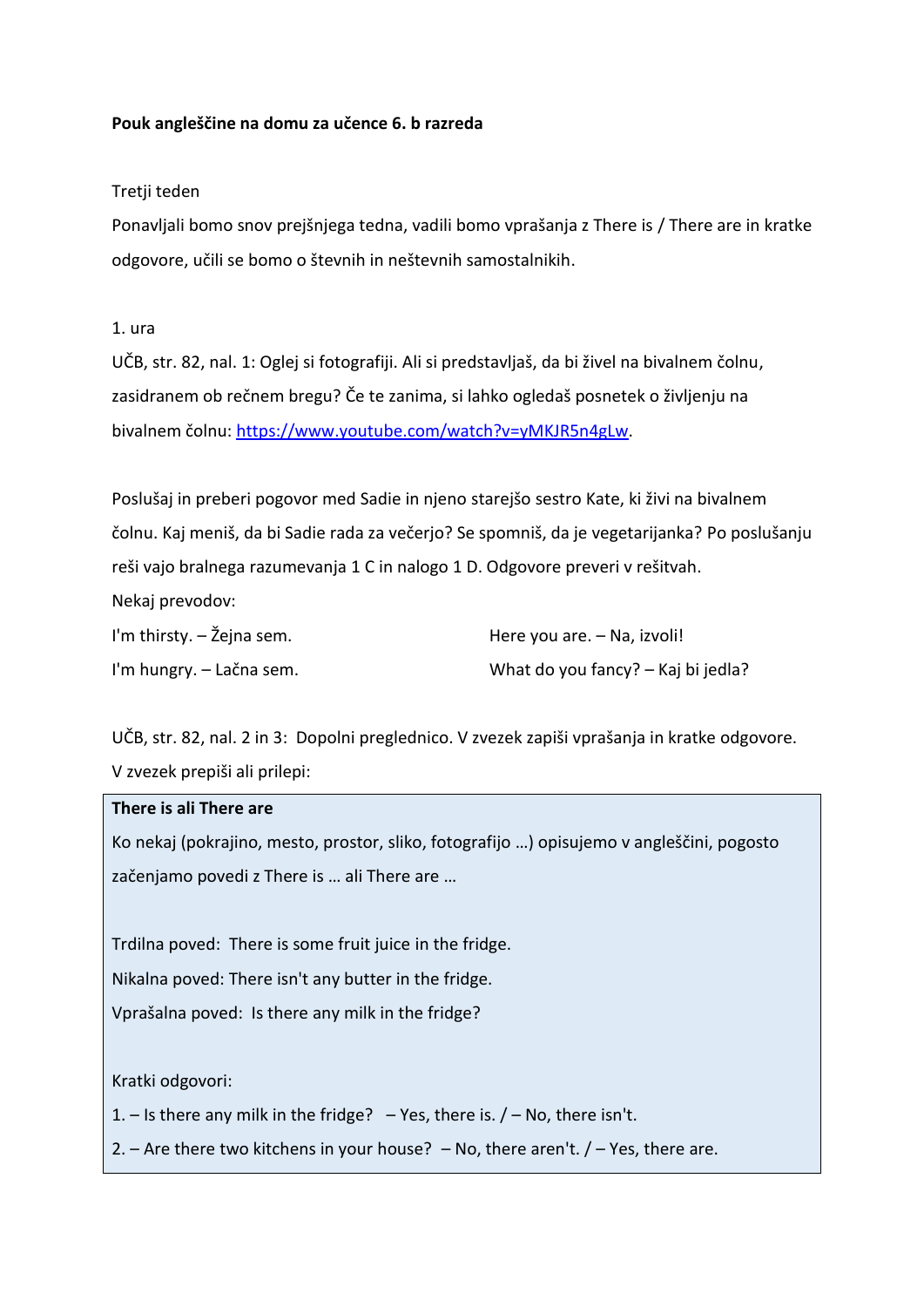# 2. ura

V zvezek napiši naslov in odgovore na vprašanja o dialogu, ki si ga poslušal prejšnjo uro.

Vprašanj ti ni treba prepisovati. Preveri rešitve.

| Is there any juice?                                                |
|--------------------------------------------------------------------|
| 1. Where does Sadie's sister live?                                 |
| 2. What kind of house has she got?                                 |
| 3. How many rooms are there?                                       |
| 4. Where does she keep her food? (Kje ima spravljeno svojo hrano?) |
| 5. What do girls want for dinner?                                  |
| 6. What things does she need to buy?                               |
| 7. Before they go shopping what does Sadie do?                     |

UČB, str. 82 in 83, nal. 4: Preberi besede na nakupovalnem listku in dopolni, kar manjka. Nato poslušaj pogovor med Kate in Sadie v trgovini. Kaj želi kupiti Sadie? Ponovno poslušaj in označi s kljukico, kaj sta sestri nakupili. Kaj jima še manjka? Nekaj prevodov:

tomato – paradižnik, pepper – paprika, onion – čebula, stamps – znamke, sellotape – lepilni trak

UČB, str. 83, nal. 5 in 6 A in 6 B: Preberi razlago o števnih in neštevnih samostalnikih in reši naloge.

V zvezek zapiši ali prilepi:

**Števni in neštevni samostalniki** (Countable and uncountable nouns)

Števni samostalniki poimenujejo stvari, ki jih lahko štejemo. Imajo množino.

an apple, two apples, three apples

a child, some children

Neštevni samostalniki poimenujejo stvari, ki jih ne moremo šteti. Nimajo množine.

bread, cheese, homework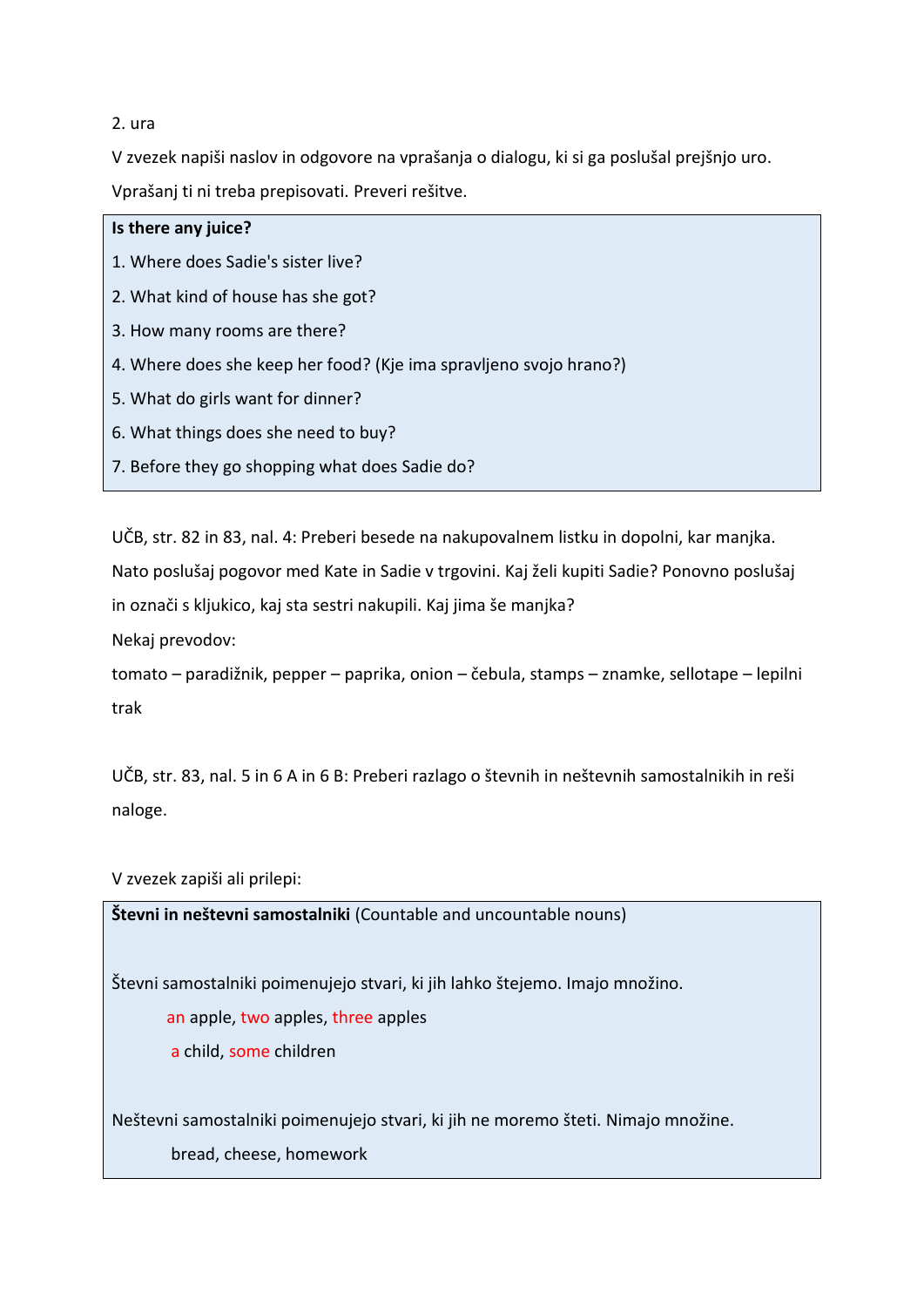Z neštevnimi samostalniki uporabljamo izraza some in any. Trdilna poved: I have some bread and cheese for breakfast. Nikalna poved: We haven't got any homework. Vprašalna poved: Is there any milk in the fridge? Nekateri samostalniki so lahko oboje, števni in neštevni. I like coffee. I have two coffees a day. (Rad imam kavo. Popijem dve kavi = dve skodelici kave.)

3. ura

Oglej si naslednji posnetek: [https://www.youtube.com/watch?v=m27Cck\\_LGHc.](https://www.youtube.com/watch?v=m27Cck_LGHc) Na stran[i https://quizlet.com/8568030/house-things-furniture-rooms-flash-cards/](https://quizlet.com/8568030/house-things-furniture-rooms-flash-cards/) poglej vaje v okvirčkih jih nekaj naredi.

Reši naloge v DZ na str. 52.

4. ura

Reši naloge v DZ na str. 48 in 49 (Revision, Extension).

V primeru, da pri reševanju česa ne znaš, vprašaj po e-pošti svojo učiteljico ali svojo izvajalko dodatne strokovne pomoči. Če še nisi, pošlji opis svojega sanjskega doma na [irena.lapanje@guest.arnes.si.](mailto:irena.lapanje@guest.arnes.si)

Rešitve nalog iz UČB in DZ so priložene.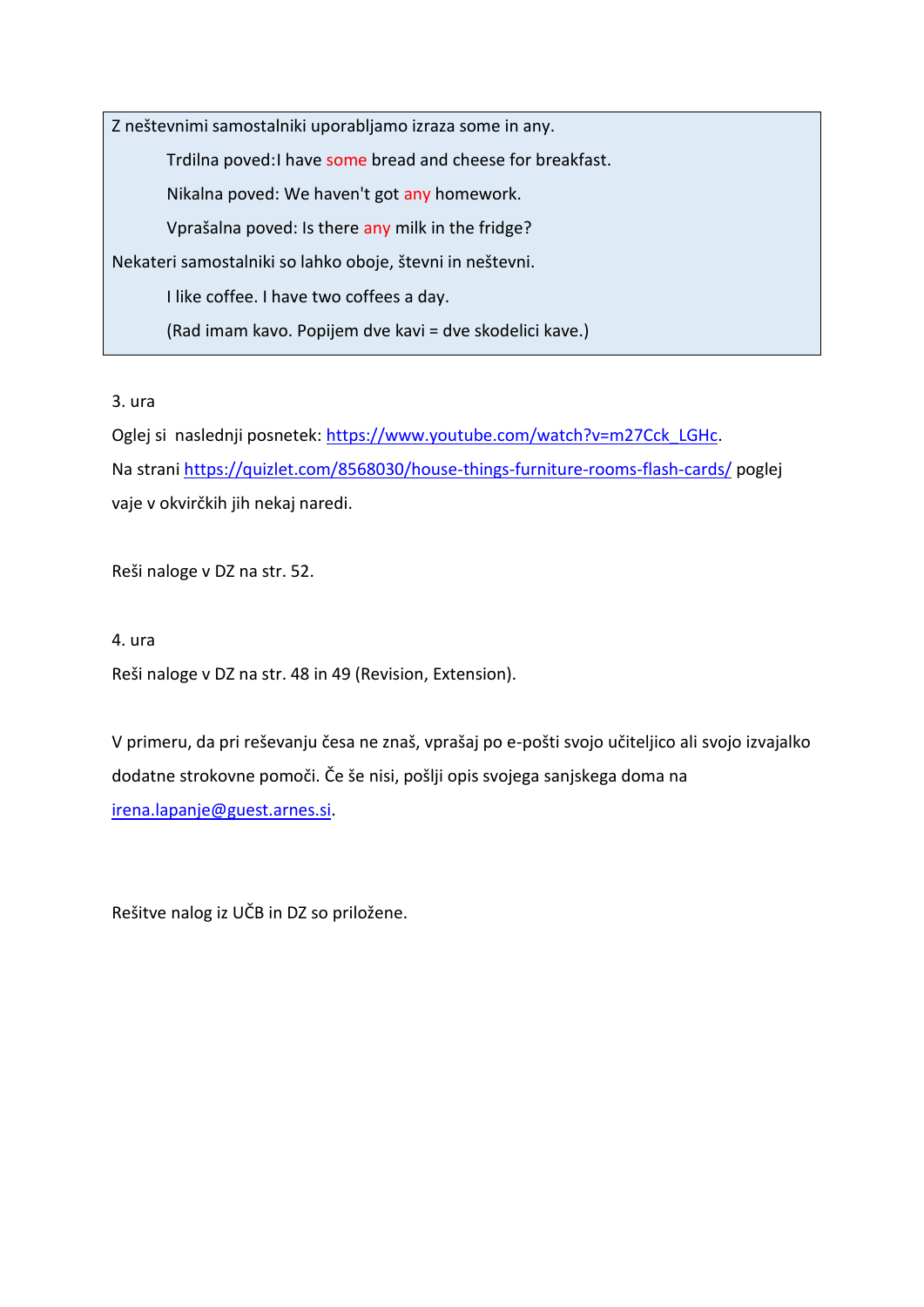# **Rešitve (3. teden)**

#### **UČB. str. 82**

1 B She wants vegetable lasagne.

1 C 1 False. There's a radio (in the living room). 2 True. 3 False. There isn't any fruit juice (in the fridge). 4 False. There aren't any vegetables. 5 False. There's some paper on the desk.

1 D fruit/apple juice, vegetables, lasagne, milk, cheese

2 Vprašanja: Is, Are Kratki odgovori: isn't, are

3 2 Is there a television? 3 Are there any posters? 4 Is there a telephone? 5 Are there any computers? 6 Are there any cupboards? 7 Are there any maps? 8 Is there a clock?

#### **Is there any juice?**

- 1. Kate lives on a houseboat on the river Avon.
- 2. She has got a houseboat.
- 3. There are two rooms. There is a kitchen and a living room but there isn't a bedroom.
- 4. She keeps her food in the fridge.
- 5. Girls want a vegetable lasagne for dinner.
- 6. Kate needs to buy some vegetables, lasagne, milk and sellotape.
- 7. Sadie writes a shopping list.

#### **UČB. str. 82**

- 4 A (fruit) juice, milk, lasagne, sellotape, stamps
- 4 B She wants to buy some crisps.
- 4 C Imata: 1 onions 2 peppers 3 tomatoes 4 water 5 milk 6 fruit juice 7 lasagne 8 bread 9 mushrooms 10 stamps 11 sellotape Nimata: bread, mushrooms, stamps, sellotape.
- 5 Neštevni samostalniki: sellotape, paper, milk, cheese
- 6 A Countable (števni samostalniki): eggs, pen, sandwich, stamps, vegetable
- Uncountable (neštevni samostalniki): butter, cheese, ham, homework, paper, pasta, sellotape, tea
- 6 B 1 any 2 any 3 some, any 4 some, some 5 a, 6 a, any 7 any, some 8 any

#### **DZ, str. 52**

1 3 There's a 4 There are some 5 There's a 6 There are some 7 There's an 8 There are some